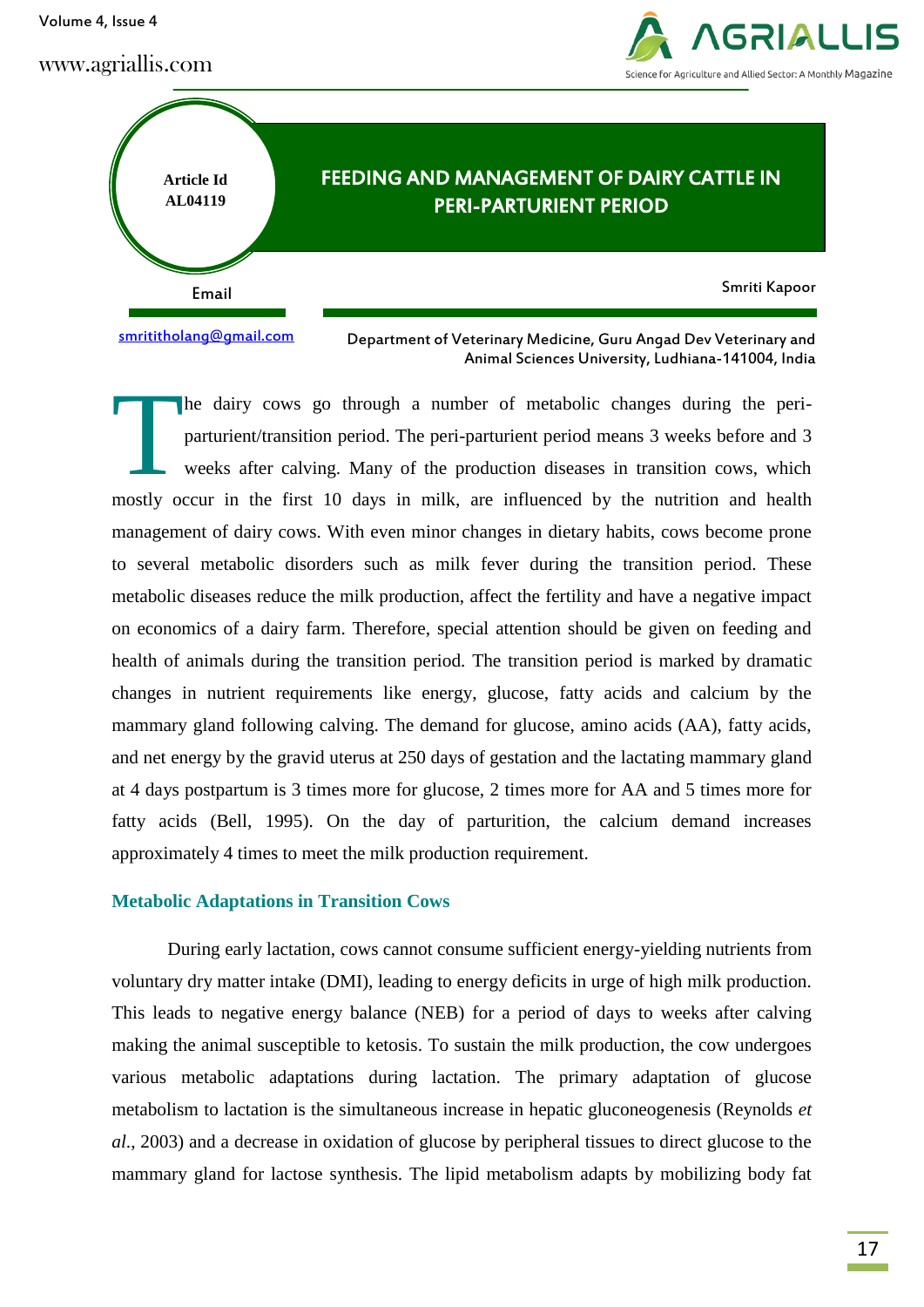

stores in the form of non-esterified fatty acids (NEFA) to meet the overall energy requirements of the cow during a period of negative energy balance. The NEFA are utilized to make 40% of milk fat during the first days of lactation. Due to the sudden onset of lactation, there is a huge demand for calcium. As a result, calcium levels in the blood drop dramatically during calving, causing milk fever. Subclinical hypocalcaemia is more common, affecting more than 40% of cows in their second or third lactation. Subclinical hypocalcaemia contributes to disorders like displaced abomasum and ketosis by lowering smooth muscle function, which is necessary for normal digestive tract function and can lead to lower DMI.

# **Nutritional Management during Peri-Parturient Period**

Dry cows, transition cows, and fresh cows should be fed and managed in a way that meets their nutritional demands while also promoting appetite and a balanced DMI following calving. In total mixed ration (TMR) systems, rather than allocating amounts of concentrate based on milk production, a diet must be formulated to meet the nutrient needs of the majority of cows within the group. To ensure that the supply of all nutrients is balanced, proper nutritional formulation of the diet is required. Some important factors to promote high DMI after calving and better management of transition cows are:

1) Minimizing environmental stressors and keeping cows comfortable- Environmental stressors may decrease DMI and predispose cows to postpartum health problem. Although not directly demonstrated in dairy cows, disruption of the gastrointestinal epithelia's barrier function is a common feature of environmental or behavioural stress in other animals, which can allow endotoxins to translocate and cause systemic inflammation.

2) Optimizing body condition score(BCS)- Cows with greater BCS (>3.5) mobilize more of the lipid reserves around calving, have poorer appetites and DMI before and after calving, have impaired immune function and may be more prone to oxidative stress. Cows should achieve a BCS of around 3.0 at dry off, rather than the usual 3.5 to 3.75 BCS. Cows with a BCS of 2 to 2.5 at calving have higher DMI and milk yield than cows with a BCS of 3.5 to 4 on a 4-point scale (Garnsworthy and Jones, 1987).

3) Managing feeding during dry period- Earlier, it was widely held concept that higher DMI during the prepartum period predicts higher DMI during the postpartum period and better transition period management. However, several reports have suggested that it is preferable to limit nutrient intakes to the requirements of the cows rather than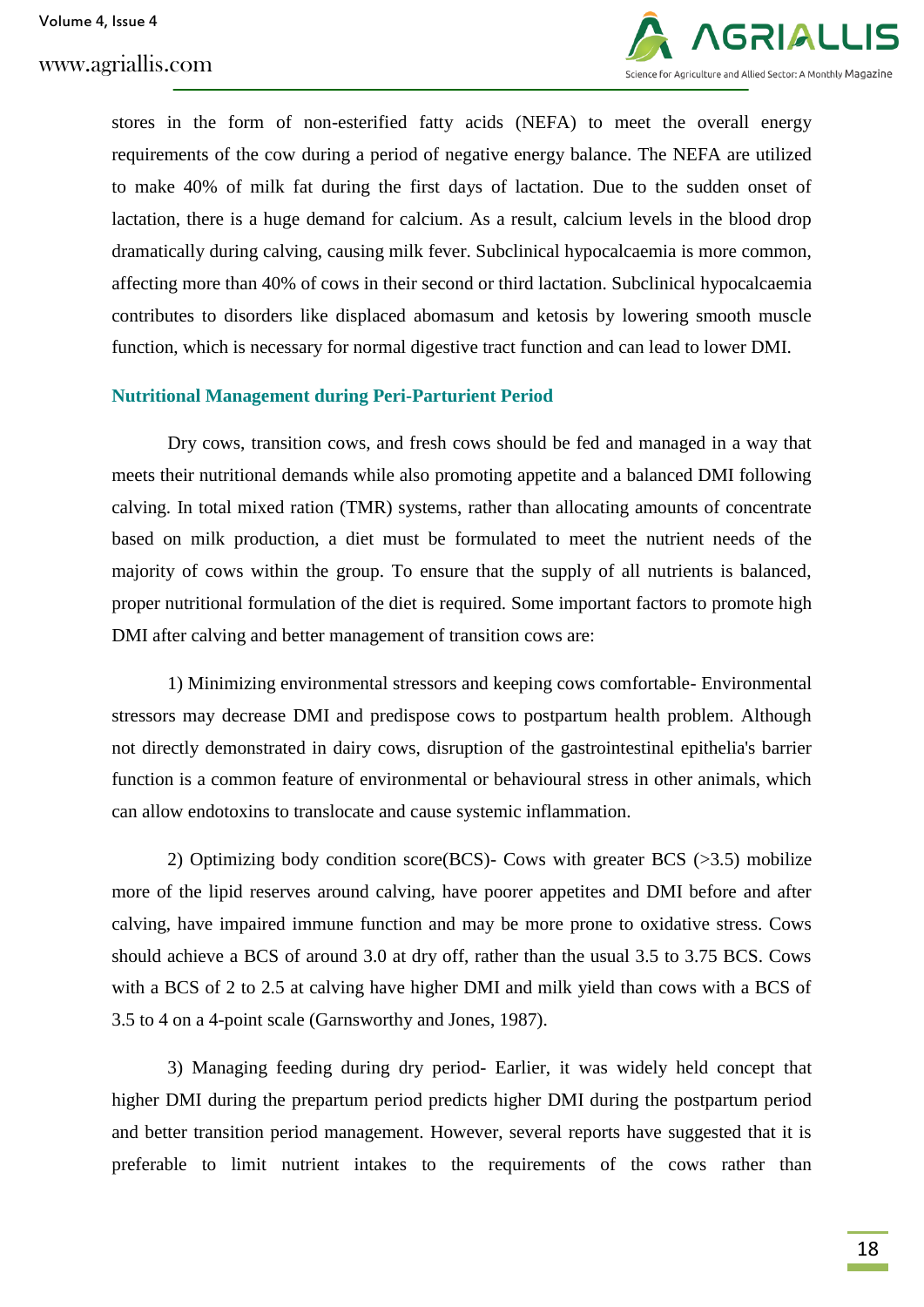www.agriallis.com



overconsumption of energy. Cows fed balanced restricted diets (restricted to about 80% of predicted requirements) showed increased postpartum DMI and milk yield at faster rates than cows consuming the same diets for ad libitum intake (Agenas *et al*., 2003). More importantly, allowing cows to overconsume energy during the transition period may predispose them to health problems if they face stressors or challenges that limit DMI. Controlling energy intake during the dry period improved neutrophil function postpartum, potentially resulting in improved immune function. If dry cows consume more energy than required, it must be either dissipated as heat or stored as fat in form of adipose tissue deposits. Mostly excess energy consumption in dry cows leads to greater deposition of fat in abdominal adipose tissues (omental, mesenteric, and perirenal). The NEFA released by visceral adipose tissues travel directly to the liver, causing fatty liver, subclinical ketosis and secondary problems with liver function (Drackley *et al*., 2014). On the contrary, dry cows on controlled-energy rations face less health problems. Therefore, controlled limit-feeding of moderate energy diets or ad libitum feeding of high-bulk, low-energy rations during dry period will be better than overfeeding of high energy diets.

4) Postpartum (fresh cow) dietary considerations- A major topic of concern in the fresh cow period is sudden increase in dietary energy density leading to subacute ruminal acidosis (SARA), which can decrease DMI and digestibility of nutrients. For fresh cows, a moderate starch content (approximately 23 percent to 25 percent of DM) with moderate fermentability (e.g. ground dry corn rather than high-moisture corn or ground barley) and adequate, effective forage fibre may be the best strategy for dietary management. Feeding a glucogenic (higher in starch) diet until the cows' ovarian cyclicity gets restored, then a higher fat (lipogenic) diet during the breeding period may improve reproductive performance. Fat supplementation also tends to increase dietary energy intake and improve reproduction. Dietary fat may contribute in lowering NEFA levels and preventing ketosis.

### **Peripartal Health Problems**

During the peripartal period and early lactation, dairy cows are vulnerable to production diseases and other disorders. The time of maximum NEB, the peak in blood concentrations of non-esterified fatty acids (NEFA), and the greatest increase in milk yield all coincide with highest disease incidence shortly after parturition. Disorders like fatty liver, ketosis and impaired reproductive performance are associated with postpartum NEB. Studies showed that cows that lost  $>1$  body condition score (BCS)unit (1 to 5 scale) had a greater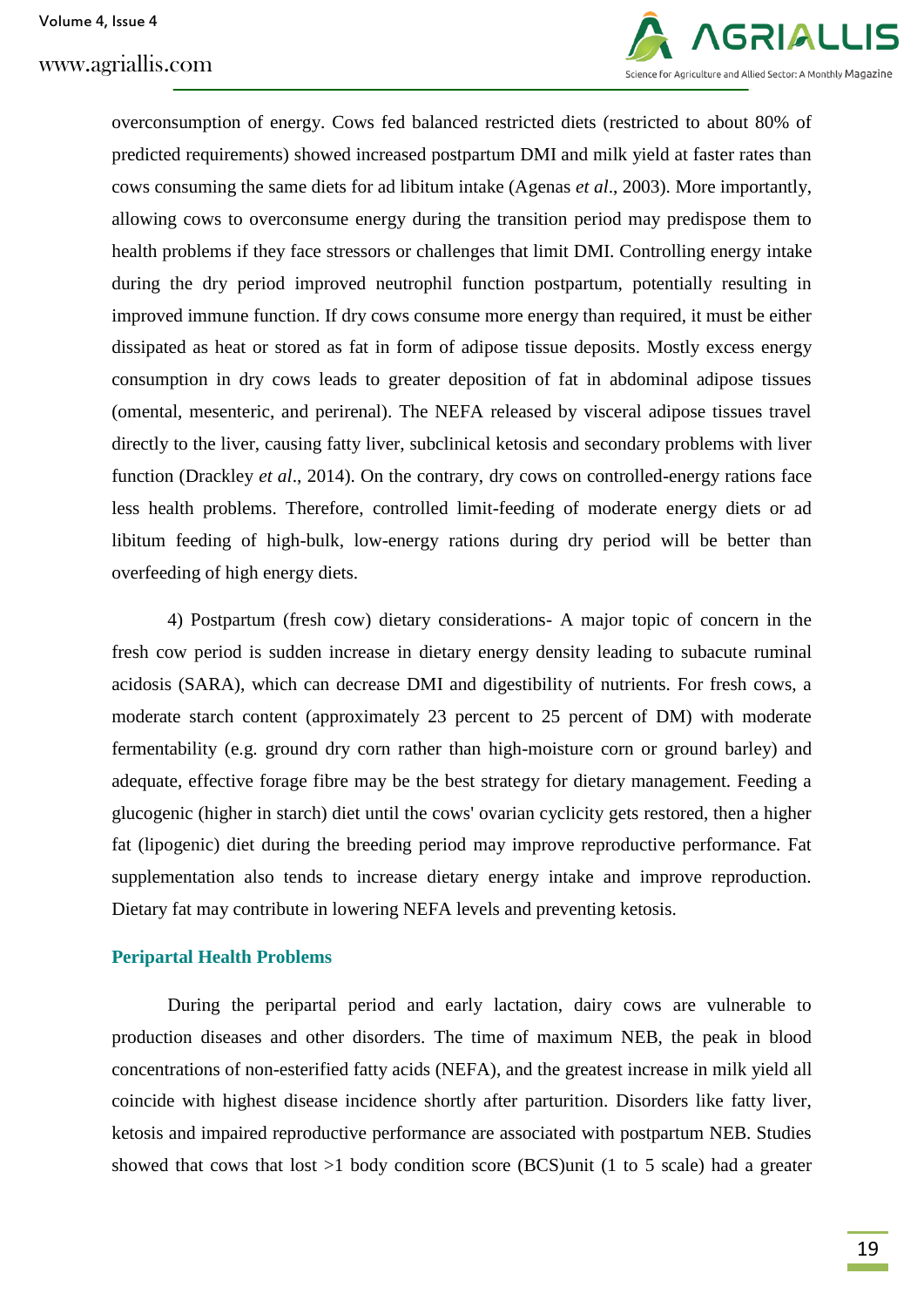

incidence of metritis, retained placenta, and metabolic disorders (displaced abomasum,milk fever, ketosis) as well as a longer interval to first breeding than cows that lost <1 BCS unit during the transition. In transition cows, inflammatory responses may also decrease DMI, cause metabolic changes, and predispose cows to higher NEB or disease. Cows that successfully adjust to lactation and prevent metabolic or physiological imbalance can maintain both high milk production and successful reproduction while being healthy. Reduced fertility despite higher milk supply might be due to a more severe case of postpartal NEB caused by poor transition management or higher disease rates.

# **Conclusion**

Before calving, feeding a total mixed ration that limits total energy intake to requirements while simultaneously providing adequate intakes of all other nutrients can help lessen the extent of negative energy balance. Diet formulation should be such as to improve dry matter intake, maintain proper BCS and lessen the negative energy balance of fresh cows.Dry cows must not be permitted to eat too high-energy diets in order to avoid fatty liver and other metabolic diseases. Such feeding practices have the potential to lessen the impact of the transition period on the overall health and productivity of the animal.

# **References**

- Agenäs, S., Burstedt, E., & Holtenius, K. (2003). Effects of feeding intensity during the dry period. 1. Feed intake, body weight, and milk production. *Journal of dairy science*, *86*(3), 870-882.
- Bell, A. W. (1995). Regulation of organic nutrient metabolism during transition from late pregnancy to early lactation. *Journal of animal science*, *73*(9), 2804-2819.
- Drackley, J. K., Wallace, R. L., Graugnard, D., Vasquez, J., Richards, B. F., & Loor, J. J. (2014). Visceral adipose tissue mass in nonlactating dairy cows fed diets differing in energy density1. *Journal of Dairy Science*, *97*(6), 3420-3430.
- Reynolds, C. K., Aikman, P. C., Lupoli, B., Humphries, D. J., & Beever, D. E. (2003). Splanchnic metabolism of dairy cows during the transition from late gestation through early lactation. *Journal of dairy science*, *86*(4), 1201-1217.